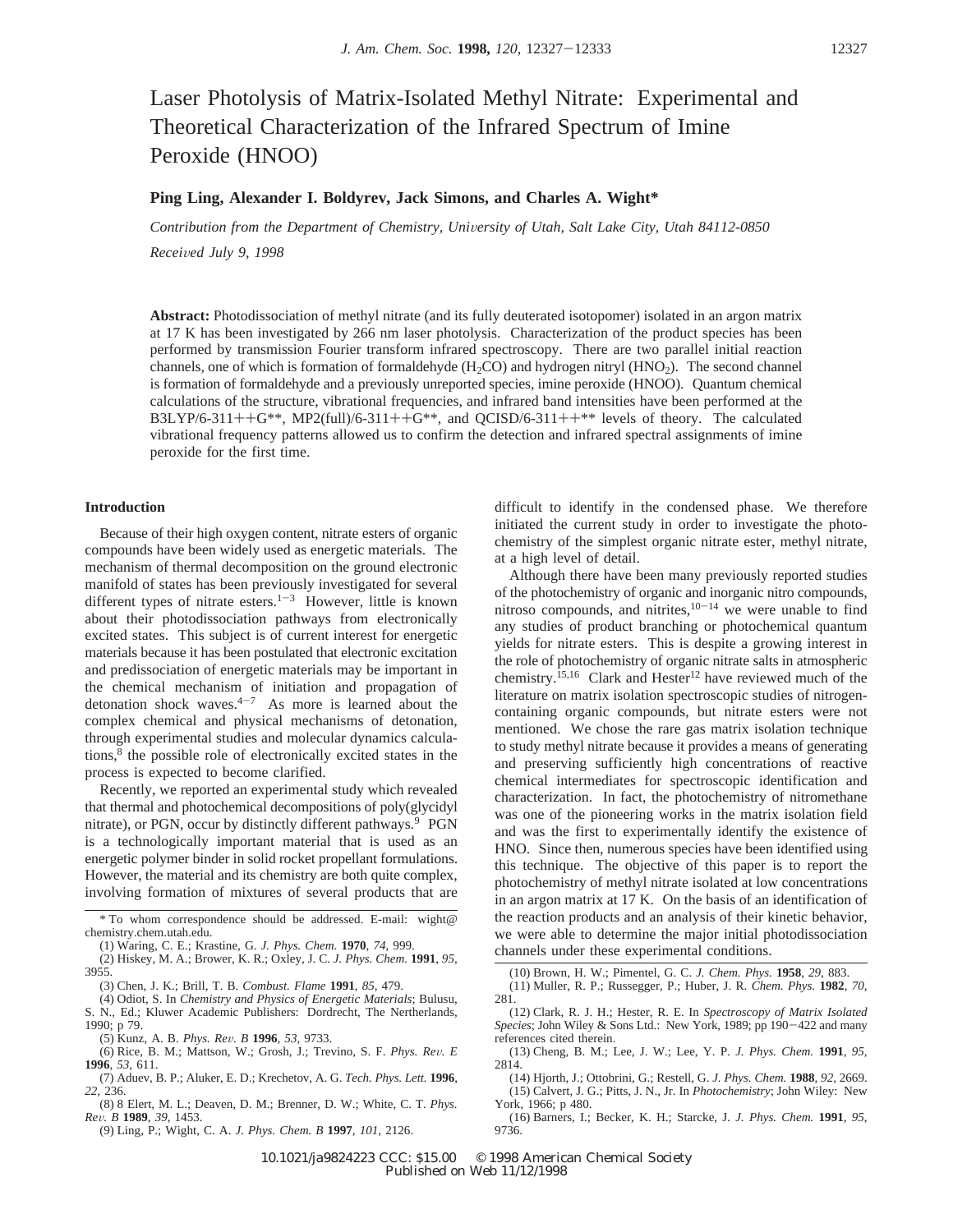#### **Experimental Section**

Methyl nitrate and its fully deuterated isotopomer were prepared by esterification of CH<sub>3</sub>OH (CD<sub>3</sub>OH) with nitric acid in the presence of sulfuric acid as described previously.<sup>17</sup> Argon matrix isolated methyl nitrate was prepared by deposition of premixed methyl nitrate vapor and argon gas onto a 17 K CsI window in a high-vacuum deposition chamber. The base pressure of this chamber was maintained at  $10^{-7}$ Torr by a turbomolecular pump to avoid contamination of the samples by impurity gases. The CsI window was cooled by a closed-cycle helium refrigerator (CTI Cryogenics model 22), and the temperature was maintained by a Lakeshore Cryotronics model 320 temperature controller. Deposition rate was typically ∼10-<sup>5</sup> (mol/cm2)/min at the sample window. After deposition, the sample temperature was quickly raised to 30 K for about 1 min and then lowered to 17 K in order to anneal the argon matrix to minimize multiple-site occupation of the methyl nitrate molecules.

Methyl nitrate exhibits a weak n-*π*\* absorption around 270 nm. The photolysis was performed by using the fourth harmonic of a Nd: YAG laser (Continuum model Surelite) at 266 nm. The pulse duration was 7 ns, and a lens was used to expand the beam to approximately 3.5 cm<sup>2</sup> such that the average laser intensity was 10 mW/cm<sup>2</sup> (at 10) Hz repetition rate) at the sample surface. The bulk temperature change of the sample by absorption of the laser beam was negligible  $(\leq 1)$  K).

Transmission FTIR spectra were recorded before photolysis and at regular intervals during photolysis in order to monitor intensity changes of the reactant and product peaks. Each spectrum was obtained using a Mattson model RS/10000 FTIR spectrometer by averaging 32 scans at  $0.25$  cm<sup>-1</sup> resolution.

Following the primary photolysis period at 266 nm, samples were subjected to additional photolysis periods at 355 or 532 nm (third and second harmonics of the same laser) in order to aid the identification of reaction products.

The absorption coefficient of neat liquid methyl nitrate at 266 nm was measured by a Hewlett-Packard UV-visible diode array spectrometer.

#### **Experimental Results**

Photolysis of matrix-isolated methyl nitrate was conducted using samples prepared at mole ratios in the range 1:1000 to 1:5000 (CH3ONO2:Ar). The IR spectra of matrix-isolated methyl nitrate and its normal-coordinate analysis have been studied by Lannon et al.<sup>18</sup> At this dilution, the guest molecules are well isolated and the concentration of dimers and higher oligomers is negligible. The IR spectra show that  $CH<sub>3</sub>ONO<sub>2</sub>$ molecules occupy multiple sites in the argon matrix, as indicated by closely spaced multiple absorption peaks for many modes in the spectrum.

After 266 nm photolysis, numerous new bands appear. The spectra show that reaction products also occupy multiple sites in the argon lattice. The positions of these product bands of photolyzed  $CH_3ONO_2/Ar$  and  $CD_3ONO_2/Ar$  are listed in Tables 1 and 2, respectively. For simplicity, we have listed only the absorption bands of dominant sites; however, if absorption bands corresponding to two sites were comparable, we listed both.

To assign the new bands to corresponding products, we employed an approach based on three criteria:

(1) The growth in intensity of all peaks during 266 nm photolysis was analyzed to determine possible correlations in the band intensities and to determine whether each peak exhibits an induction period.

(2) After 266 nm photolysis for several hours, we used secondary photolysis periods at 355 and/or 532 nm to selectively destroy the reaction products. Because different products respond differently to these wavelengths, this technique aids in

**Table 1.** Photoproduct Infrared Bands  $(CH<sub>3</sub>ONO<sub>2</sub>:Ar = 1:1500$  at 266 nm)

| wavenumber    | rel intens <sup>a</sup> after |                | rel intens <sup>a</sup><br>after 520 min | possible<br>product |
|---------------|-------------------------------|----------------|------------------------------------------|---------------------|
| $(cm^{-1})$   | 20 min photolysis             |                | photolysis                               | assignt             |
| 3712.9        | 0.054                         |                | 2.51                                     | H <sub>2</sub> O    |
| 3622.4        | $\overline{0}$                |                | 0.17                                     | $O-H?$              |
| 3616.1        | 0.033                         |                | 0.14                                     | $O-H?$              |
| 3608.3        | $\overline{0}$                |                | 1.06                                     | $H_2O$              |
| 3498.7        | $\overline{0}$                |                | 0.94                                     | HONO-trans          |
| 3360.1        | $\overline{0}$                |                | 0.56                                     | HONO-cis            |
| 3287.7/3306   | 2.93                          | $\mathsf{C}$   | 3.12                                     | <b>HNOO</b>         |
| 3137.1        | 1.85                          | B              | 1.84                                     | HNO <sub>2</sub>    |
| 3049.4        | $\overline{0}$                |                | 0.43                                     | <b>HNO</b>          |
| 2831.4        | 0.53                          | А              | 0.48                                     | H <sub>2</sub> CO   |
| 2822.7        | 0                             |                | 0.13                                     | $C-H?$              |
| 2731.3        | 0.079                         |                | 0.10                                     | $C-H?$              |
| 2715.1        | 0.068                         |                | 0.14                                     | $C-H?$              |
| 2344.5        | 0.042                         |                | 3.13                                     | CO <sub>2</sub>     |
| 2151.9        | 0.057                         |                | 2.81                                     | CO                  |
| 1876.4        | 0                             |                | 0.35                                     | NO                  |
| 1762.4        | $\mathbf{0}$                  |                | 0.33                                     | $HC(=O)OH$          |
| 1747.8/1743.4 | 0                             |                | 0.50                                     | $HC(=O)NO?$         |
| 1725.8        | 1.00                          | А              | 1.00                                     | H <sub>2</sub> CO   |
| 1680.2        | 0                             |                | 0.45                                     | HONO-trans          |
| 1625.4        | 0                             |                | 0.69                                     | HONO-cis            |
| 1605.3/1603.2 | 0.71                          | B              | 0.66                                     | HNO <sub>2</sub>    |
| 1594.0/1591.4 | 0                             |                | 1.13                                     | $HC(=O)NO?$         |
| 1580.3/1575.5 | 0                             |                | 1.32                                     | <b>HNO</b>          |
| 1497.4        | $\theta$                      |                | 0.13                                     | <b>HNO</b>          |
| 1493.4        | 0.23                          | А              | 0.24                                     | $H_2CO$             |
| 1381.6        | 0.69                          | $\overline{C}$ | 0.74                                     | <b>HNOO</b>         |
| 1371.6        | 0.073                         | B              | 0.074                                    | HNO <sub>2</sub>    |
| 1310.3        | 0.055                         |                | 0.34                                     | HONO-trans          |
| 1252.2        | 0.066                         | А              | 0.072                                    | H <sub>2</sub> CO   |
| 1183.7        | 0.096                         |                | 0.89                                     | $C-O?$              |
| 1155.3        | 0.078                         |                | 0.31                                     | $C-O?$              |
| 1116.2        | $\overline{0}$                |                | 0.35                                     | $C-O?$              |
| 923.6         | 1.37                          | В              | 1.42                                     | HNO <sub>2</sub>    |
| 843.2         | 0.38                          | $\mathsf{C}$   | 0.35                                     | <b>HNOO</b>         |
| 868.7         | 0                             |                | 1.12                                     | HONO-cis            |
| 837.5         | 0.22                          | B              | 0.24                                     | HNO <sub>2</sub>    |
| 813.2         | $\overline{0}$                |                | 0.62                                     | HONO-trans          |
| 790.7         | 0.33                          | С              | 0.32                                     | <b>HNOO</b>         |
| 670.1         | 0.19                          | $\overline{C}$ | 0.19                                     | <b>HNOO</b>         |
| 628.1         | 0                             |                | 0.28                                     | HONO-trans, cis?    |
|               |                               |                |                                          |                     |

*a* Normalized to the intensity of  $H_2CO$  at 1725.8 cm<sup>-1</sup>.

establishing correlations among the bands and assignments to the various products.

(3) We compared the band positions with literature values where available and otherwise with vibrational frequencies determined using ab initio quantum chemical calculations of suspected products. We performed experiments on two isotopomers of methyl nitrate,  $CH<sub>3</sub>ONO<sub>2</sub>$  and  $CD<sub>3</sub>ONO<sub>2</sub>$ , to check the band assignments with the calculated values.

Tables 1 and 2 list the photolysis product infrared band intensities from  $CH_3ONO_2$  and  $CD_3ONO_2$  after 20 and 520 min exposure to 266 nm radiation. The relative intensity distributions of product bands of photolyzed  $CH<sub>3</sub>ONO<sub>2</sub>$  are also shown in Figure 1. Note that the spectra of the initial products (after 20 min photolysis) are fairly simple compared with spectra recorded after a long periods of irradiation. The initial product bands, which are labeled A, B, or C, all exhibit the same qualitative behavior during 266 nm photolysis, as illustrated for three representative bands in Figure 2. Note that none of the bands of the initial products exhibit a noticeable induction period; that is, the bands have their maximum rate of growth at  $t = 0$ .

In contrast, several secondary photolysis products were observed, including H2O, CO2, CO, HNO, *cis*- and *trans-*

<sup>(17)</sup> Johnson, J. R. In *Organic Syntheses*; John Wiley Ltd.: New York, 1939; Vol. XIX, p 64.

<sup>(18)</sup> Lannon, J. A.; Harris, L. E.; Verderame, F. D.; Thomas, W. G.; Lucia, E. A.; Koniers. S. *J. Mol. Spectrosc.* **1974**, *50*, 68.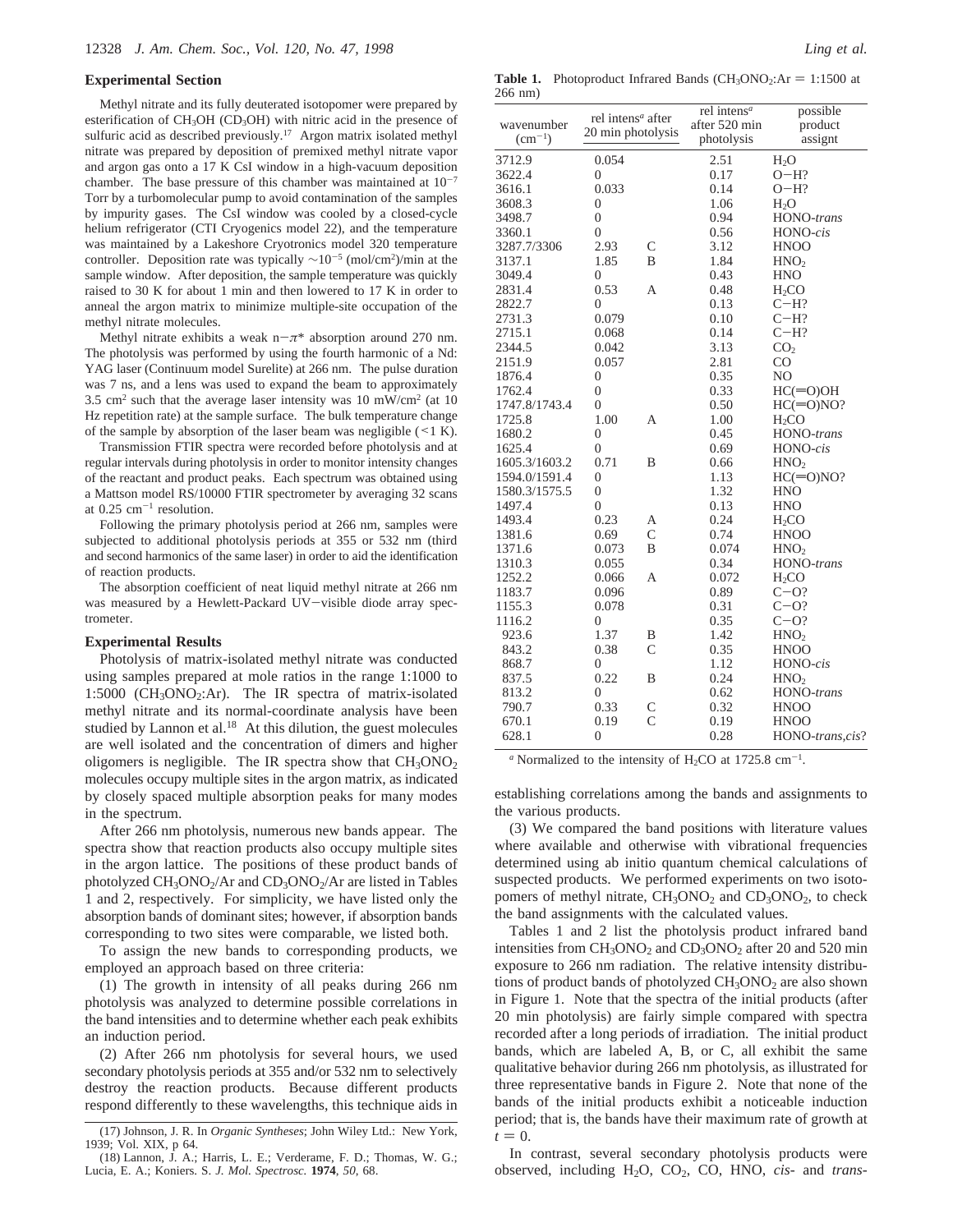**Table 2.** Photoproduct Infrared Bands  $(CD_3ONO_2:Ar = 1:1500$  at 266 nm)

| wavenumber<br>$(cm^{-1})$ | rel intens <sup>a</sup> after<br>40 min photolysis |                | rel intens <sup>a</sup><br>after 518 min<br>photolysis | possible<br>product<br>assignt |
|---------------------------|----------------------------------------------------|----------------|--------------------------------------------------------|--------------------------------|
| 2766.5                    | $\Omega$                                           |                | 0.12                                                   | $D-O?$                         |
| 2756.3                    | 0.016                                              |                | 0.77                                                   | $D_2O$                         |
| 2739.6                    | $\theta$                                           |                | 0.16                                                   | $D-O?$                         |
| 2637.0                    | $\overline{0}$                                     |                | 0.23                                                   | $D_2O$                         |
| 2443.5                    | 1.65                                               | $\mathcal{C}$  | 2.02                                                   | <b>DNOO</b>                    |
| 2342.2                    | 0.021                                              |                | 0.88                                                   | CO <sub>2</sub>                |
| 2334.1                    | 0                                                  |                | 0.32                                                   | DONO-trans                     |
| 2315.3                    | 0.33                                               | B              | 0.32                                                   | DNO <sub>2</sub>               |
| 2259.4                    | $\boldsymbol{0}$                                   |                | 0.16                                                   | <b>DNO</b>                     |
| 2214.8                    | $\overline{0}$                                     |                | 0.30                                                   | DONO-cis                       |
| 2152.7                    | 0.019                                              |                | 0.65                                                   | CO                             |
| 2139.9                    | $\overline{0}$                                     |                | 0.087                                                  | $C-D?$                         |
| 2118.2                    | $\overline{0}$                                     |                | 0.076                                                  | $C-D?$                         |
| 2094.5                    | 0.57                                               | А              | 0.64                                                   | D <sub>2</sub> CO              |
| 1875.7                    | $\overline{0}$                                     |                | 0.068                                                  | N <sub>O</sub>                 |
| 1719.0/1714.4             | 0                                                  |                | 0.13                                                   | $DC(=0)OD$                     |
| 1709.5/1705.5             | $\overline{0}$                                     |                | 0.14                                                   | $DC(=O)NO?$                    |
| 1704.3/1700.1             | $\overline{0}$                                     |                | 0.28                                                   | $DC(=O)NO?$                    |
| 1695.7                    | $\overline{0}$                                     |                | 0.019                                                  | $\overline{\mathcal{L}}$       |
| 1679.9                    | 1.00                                               | А              | 1.00                                                   | $D_2CO$                        |
| 1671.5                    | $\Omega$                                           |                | 0.031                                                  | DONO-trans                     |
| 1578.9/1575.8             | 0.53                                               | B              | 0.61                                                   | DNO <sub>2</sub>               |
| 1569.5/1566.6             | $\overline{0}$                                     |                | 0.022                                                  | $DC(=O)NO?$                    |
| 1561.7/1558.4             | $\overline{0}$                                     |                | 0.078                                                  | $DC(=O)NO?$                    |
| 1541.4                    | $\overline{0}$                                     |                | 0.28                                                   | <b>DNO</b>                     |
| 1196.4                    | $\theta$                                           |                | 0.11                                                   | $C=O?$                         |
| 1179.3-1172.9             | 0.042                                              |                | 0.50                                                   | $C-O?$                         |
| 1112.7                    | 0.092                                              | В              | 0.075                                                  | DNO <sub>2</sub>               |
| 1081.1/1079.2             | 0.79                                               | $\mathcal{C}$  | 0.87                                                   | <b>DNOO</b>                    |
| 1036.8                    | $\overline{0}$                                     |                | 0.056                                                  | DONO-trans                     |
| 992.1                     | $\theta$                                           |                | 0.12                                                   | $DONO - cis?$                  |
| 971.3                     | 0.014                                              |                | 0.10                                                   | $\overline{\mathcal{L}}$       |
| 895.5/892.2               | 0.97                                               | В              | 1.22                                                   | DNO <sub>2</sub>               |
| 834.3/832.2               | 0.11                                               | B              | 0.095                                                  | DNO <sub>2</sub>               |
| 823.4/822.0               | 0.24                                               | $\overline{C}$ | 0.33                                                   | <b>DNOO</b>                    |
| 658.7                     | 0.096                                              | $\mathsf{C}$   | 0.11                                                   | <b>DNOO</b>                    |
| 636.3                     | 0                                                  |                | 0.28                                                   | DONO-cis                       |
| 618.9                     | $\overline{0}$                                     |                | 0.012                                                  | DONO-trans                     |
| 588.1/585.7               | 0.33                                               | $\overline{C}$ | 0.29                                                   | DNO <sub>O</sub>               |

 $a$  Normalized to the intensity of D<sub>2</sub>CO at 1679.9 cm<sup>-1</sup>.



Figure 1. IR spectra of product bands of CH<sub>3</sub>ONO<sub>2</sub> after 266 nm photolysis: (a) obtained after 20 min of photolysis; (b) obtained after 520 min of photolysis. The  $CH<sub>3</sub>ONO<sub>2</sub>$  bands have been subtracted from the spectra.

HONO, HCOOH, and NO. The vibrational frequencies of all of these species are well-known, and the products were easily identified. All of the bands associated with these secondary photolysis products exhibit a noticeable induction period at the beginning of the photolysis period, as illustrated in Figure 3.



**Figure 2.** Kinetic behavior of the intensities of band sets A (represented by 1725.8 cm<sup>-1</sup>), B (represented by  $1605/1603$  cm<sup>-1</sup>), C (represented by 1381.6 cm<sup>-1</sup>), and CH<sub>3</sub>ONO<sub>2</sub> (represented by 1654 cm<sup>-1</sup>) during 266 nm photolysis. For clarity of presentation, the intensity of the CH3- ONO<sub>2</sub> band has been multiplied by  $\frac{1}{15}$ .



**Figure 3.** Kinetic behavior of the intensities of some high-order reaction products under 266 nm photolysis.



**Figure 4.** Kinetic behavior of the intensities of band sets A, B, and C (represented by bands observed at 1725.8, 1605/1603, and 1381.6  $cm^{-1}$ , respectively) during 355 nm photolysis. The sample was subjected to 266 nm photolysis for 520 min prior to 355 nm irradiation.

That is to say, the rates of production of these species at  $t = 0$ is essentially zero.

The infrared bands of the initial products can be ascribed to three different species, which we have labeled **A**, **B**, and **C**, on the basis of differences in their kinetic behavior upon secondary photolysis at 355 nm (Figure 4). The bands associated with initial product **A** can be readily assigned to formaldehyde, on the basis of its strong characteristic  $C=O$  stretching frequency at 1725.8 cm<sup>-1</sup> for H<sub>2</sub>CO (or 1679.9 cm<sup>-1</sup> for D<sub>2</sub>CO). Matrixisolated H<sub>2</sub>CO (D<sub>2</sub>CO) has a characteristic C=O stretching frequency<sup>11</sup> at 1742 (1697) cm<sup>-1</sup>. However, we expect that a red shift should occur when the molecule exists as a van der Waals complex with the partner photoproduct. For example,  $^{10,11}$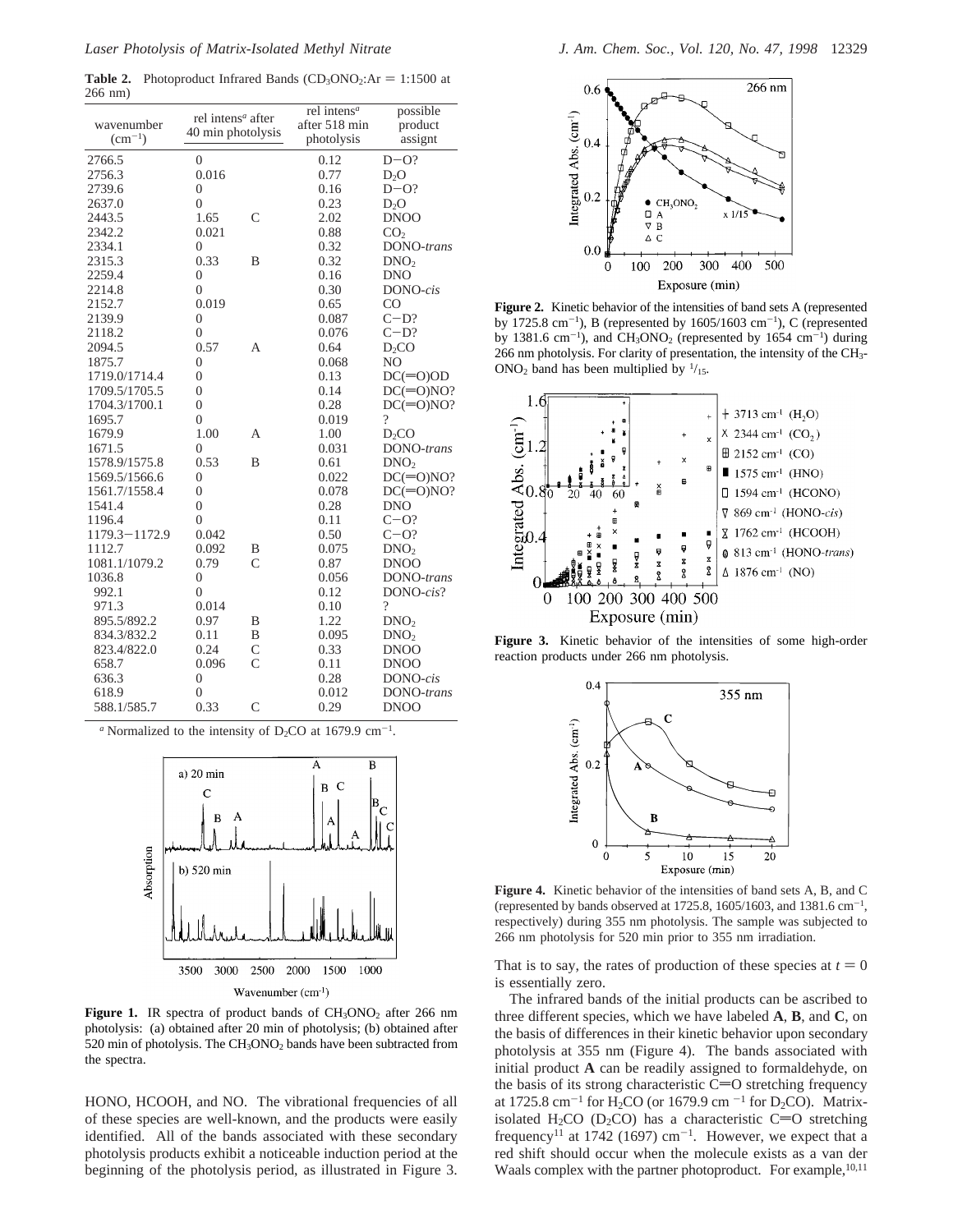the C=O stretching frequency of the complex  $CH<sub>2</sub>O<sup>+</sup>HNO$  $(CD<sub>2</sub>O<sup>+</sup> DNO)$  is red-shifted relative to that of the isolated molecule by about  $16 (12)$  cm<sup>-1</sup>. Therefore, the 1725.8 (1679.9)  $cm^{-1}$  band observed in this experiment is assigned to a complex, one partner of which is formaldehyde. Other characteristic bands of formaldehyde were also observed and are listed in Tables 1 and 2.

The infrared bands associated with initial product **B** are assigned to hydrogen nitryl  $(C_{2v}$ -HNO<sub>2</sub>) on the basis of a recent IR assignment of this structure by Koch and Sodeau.<sup>19</sup> They generated this species by 248 nm photodissociation of nitric acid isolated in an argon matrix. The band positions and relative intensities of set B in our experiment are in good agreement with their data, except for modest discrepancies in the positions of the nitrogen out-of-plane bending mode and NO<sub>2</sub> bending mode. The most likely reason for these discrepancies is that the hydrogen nitryl in their experiment was formed in close proximity to an oxygen atom, whereas in our experiment the partner product was a formaldehyde molecule.

On the basis of the assignments of species **A** and **B** from previous argon matrix studies, it is safe to conclude that one of the photodissociation channels of methyl nitrate is generation of H2CO and hydrogen nitryl:

$$
CH3ONO2 + h\nu (266 nm) \rightarrow H2CO + HNO2 (hydrogen nitryl) (1)
$$

There is no ready assignment for bands associated with initial product **C**. Because these bands all appear to belong to a single species and because the number and positions of the bands are inconsistent with any known isomer of methyl nitrate, we postulated that the two reaction channels likely had one product in common. Therefore, it became necessary to determine the quantum yield for formation of  $H<sub>2</sub>CO$ .

We began by measuring the integrated infrared absorption coefficient of the antisymmetric stretch mode of the nitro group of  $CH_3ONO_2$  at 1654 cm<sup>-1</sup> and the C=O stretching mode of  $H<sub>2</sub>CO$  at 1726 cm<sup>-1</sup> by depositing known quantities of these stable species in argon. The method for determining the absolute quantity of each molecule in the argon matrix has been described previously.<sup>9</sup> The integrated absorption coefficients for  $CH<sub>3</sub>ONO<sub>2</sub>$  and  $CH<sub>2</sub>O$  are 150 and 28 km/mol (base e), respectively.

On the basis of five different 266 nm photolysis experiments on samples of  $CH<sub>3</sub>ONO<sub>2</sub>/Ar$  in the concentration range 1:1000 to 1:5000, we found that, at the initial stage of photolysis, destruction of one CH<sub>3</sub>ONO<sub>2</sub> molecule corresponds to generation of  $1.07 \pm 0.16$  H<sub>2</sub>CO molecules. This result shows that H2CO is always produced as an initial photolysis product and that products  $\bf{B}$  and  $\bf{C}$  must be different isomers of  $HNO<sub>2</sub>$  that are formed in parallel competing reaction channels.

A control experiment was performed to rule out the possibility that oxygen contamination might be contributing to production of the unidentified product **C**. Oxygen was deliberately introduced into a sample  $(CH_3ONO_2:O_2:Ar = 1:20:1500)$ , and photolysis of this sample at 266 nm gave initial products for which the band positions and intensities were essentially unchanged from those of the experiments without added oxygen. It was judged unlikely that any other chemically active contaminant could have been introduced without noticing it in the infrared spectra obtained prior to photolysis.

Secondary or higher order products (shown in Tables 1 and 2 and Figure 3) are HONO (both trans and cis), HNO, CO,

(19) Koch, T. G.; Sodeau, J. R. *J. Phys. Chem.* **1995**, *99*, 10824.



**Figure 5.** Plot of  $ln(A/A_0)$  vs  $\sigma J$  (dimensionless product of the methyl nitrate absorption cross section and the cumulative laser fluence) for determination of the photodestruction quantum yield Φ of methyl nitrate from eq 2.

 $CO<sub>2</sub>$ , NO, HCOOH,<sup>20</sup> H<sub>2</sub>O, and tentatively assigned HCONO. It is important to note that HONO is not an initial product, judged from its kinetic behavior shown in Figure 3.

For completeness, we determined the overall quantum yield for photodestruction of  $CH<sub>3</sub>ONO<sub>2</sub>$  at 266 nm. This was accomplished by recording the integrated absorption intensity, *A*, of the nitro stretching band of methyl nitrate at  $1654 \text{ cm}^{-1}$ as a function of cumulative laser fluence,  $J$  (photons/cm<sup>2</sup>). For optically thin samples, the quantum yield can be found from the relationship

$$
\ln\left(\frac{A}{A_0}\right) = -\Phi \sigma J \tag{2}
$$

where  $\Phi$  is the quantum yield and  $\sigma$  is the 266 nm absorption cross section of  $CH<sub>3</sub>ONO<sub>2</sub>$ . The absorptivity of  $CH<sub>3</sub>ONO<sub>2</sub>$  at 266 nm is too small to be measured directly in the argon matrix, so it was estimated from the UV absorbance of neat methyl nitrate, which was measured to be  $(0.023 \pm 0.0016)/\mu$ m (base 10) at 266 nm. The density of methyl nitrate is  $1.15$  g/cm<sup>3</sup>, giving a molecular absorption cross section of  $5.9 \times 10^{-20}$  cm<sup>2</sup> (base e). A plot of  $ln(A/A_0)$  was found to be linear in laser fluence *J*, as shown in Figure 5. The slope of this plot yields an estimated quantum yield  $\Phi$  for photodestruction of methyl nitrate to be  $0.069 \pm 0.014$  at 266 nm, on the basis of an average of five experiments.

# **Quantum Chemical Calculations**

To aid the identification of the initial product **C**, whose infrared bands have been quantified and tabulated in Tables 1 and 2, we performed ab initio quantum mechanical calculations on isomers having the empirical formula HNO<sub>2</sub>. The five isomers of nitrous acid are shown as follows:

$$
H_{0}N_{0}
$$
  $H_{-N}O$   $H_{-N}O_{0}$   $H_{-N}O_{0}$   $H_{-N}O_{0}$   $H_{-N}O_{N}$ 

Both cis and trans forms of nitrous acid (isomer **1**) are wellknown21-<sup>24</sup> and were determined to be secondary photolysis products in our experiments. Hydrogen nitryl (isomer **2**) was reported by Koch and Sodeau,<sup>19</sup> and we have assigned the product bands labeled B to this structure (vide supra). To our knowledge, isomers **<sup>3</sup>**-**<sup>5</sup>** have not been observed experimentally nor have their vibrational frequencies been calculated theoretically. The potential energies of the five isomers have been

<sup>(20)</sup> Redington, R. L. *J. Mol. Spectrosc.* **1977**, *65*, 171.

<sup>(21)</sup> John, L. H.; Badger, R. M. *J. Chem. Phys.* **1951**, *19*, 1599.

<sup>(22)</sup> McGraw, G. E.; Bernitt, D. L.; Hisatsane, I. C. *J. Chem. Phys.* **1966**, *45*, 1392.

<sup>(23)</sup> McDonald, P. A.; Shirk, J. S. *J. Chem. Phys.* **1982**, *77*, 2355.

<sup>(24)</sup> Hall, R. J.; Pimentel, G. C. *J. Chem. Phys.* **1963**, *38*, 1889.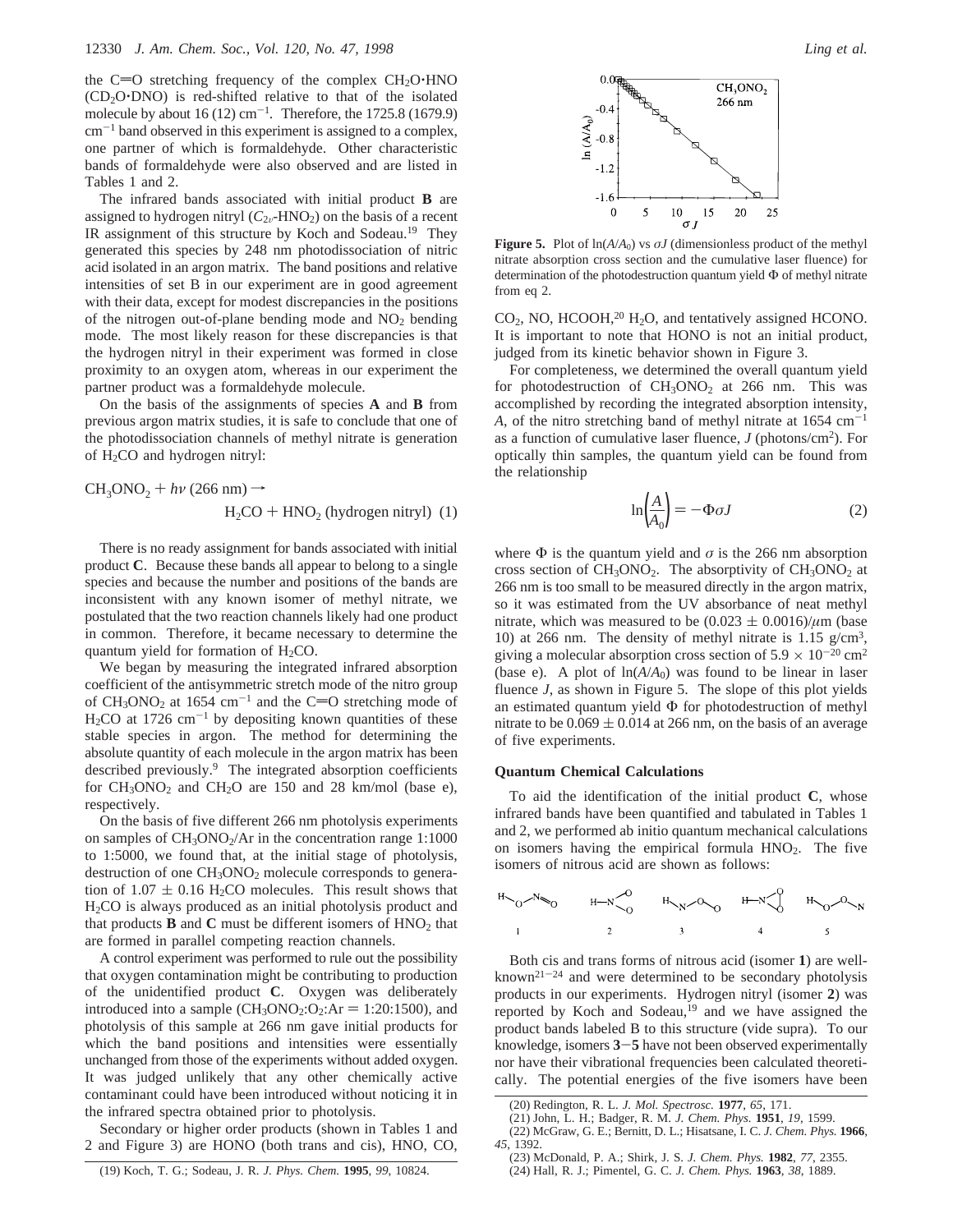

**Figure 6.** Optimized geometries for the  $HNO<sub>2</sub>$  isomers at the QCISD/  $6-311++G**$  level of theory.

theoretically studied by Fueno et al.25 whose calculations showed that the energies increase in the order  $1 - 2 - 5 - 3 - 4$ . They also proposed that imine peroxide, isomer **3**, might be formed by reaction of ground-state NH with oxygen. Our calculations of the energies, structures, and vibrational frequencies of the  $HNO<sub>2</sub>$ isomers were undertaken with the intention of identifying product bands labeled C as being due to one of the isomers **<sup>3</sup>**-**5**.

Quantum chemical calculations were performed on all five isomers of nitrous acid (isomer **1**) employing analytical gradients with polarized split-valence basis sets  $(6-311++G^{**})$  at three sophisticated ab initio levels of theory, including the MP2 (full) level (meaning all electrons were included in the correlation calculations), the nonlocal density functional B3LYP level of theory, and the quadratic configuration including singles and doubles with approximate triples QCISD(T) method. All of these calculations were carried out with the Gaussian 94 program.31 The calculated optimized geometries are shown in Figure 6, and the calculated (unscaled) harmonic frequencies are collected in Tables 3-6 for isomers **<sup>1</sup>**-**4**.

For isomer **1**, the optimized bond lengths and valence angles are in excellent agreement with the experimentally known structures,<sup>32</sup> and our calculated harmonic frequencies shown in Table 3 for both cis and trans nitrous acid are nearly the same at all three levels of theory and agree well with the present

(25) Fueno, T.; Yokoyama, K.; Takane, S. *Theor. Chim. Acta* **1992**, *82*, 299.

(27) Ho, P.; Bamford, D. J.; Buss, R. L.; Lee, Y. T. Moore, C. B. *J. Chem. Phys.* **1982**, *76*, 3630.

(28) Vasudev, R.; Zare, R. Z.; Dixon, R. *J. Chem. Phys.* **1983**, *96*, 399. (29) Hido, O. In *Photochemistry of Small Molecules*; John Wiley & Sons Ltd.: New York, 1978; p 355.

(30) Gardiner, W. C., Jr. In *Combustion Chemistry*; Springer-Verlag: New York, 1984; p 167.

(31) Frisch, M. J.; Trucks, G. W.; Schlegel, H. B.; Gill, P. M. W.; Johnson, B. G.; Robb, M. A.; Cheeseman, J. R.; Keith, T. A.; Peterson, G. A.; Montgomery, J. A.; Raghavachari, K.; Al-Laham, M. A.; Zakrzewski, V. G.; Ortiz, J. V.; Foresman, J. B.; Cioslowski, J.; Stefanov, B. B.; Nanayakkara, A.; Challacombe, M.; Peng, C. Y.; Ayala, P. Y.; Chen, W.; Wong, M. W.; Anders, J. L.; Replogle, E. S.; Gomperts, R.; Martin, R. L.; Fox, D. J.; Binkley, J. S.; DeFrees, D. J.; Baker, J.; Stewart, J. J. P.; Head-Gordon, M.; Gonzalez, C.; Pople J. A. *Gaussian 94*, Revision A.1; Gaussian Inc.: Pittsburgh, PA, 1995).

(32) Fennigan, D. J.; Cox, A. P.; Brittain, A. H.; Smith, J. G. *J. Chem. Soc., Faraday Trans. 2* **1972**, *68*, 548.

experimental findings. These results give some idea of the quality of the vibrational frequencies that can be expected using the basis sets and electron correlation methods that we have employed.

For isomers **2** and **4**, where simple chemical formulas can be drawn and where single-configuration-based correlation methods are expected to perform well, our ab initio calculations produce nearly identical geometries among the three methods. As a result, we believe our calculated results to be reliable for isomers **1**, **2**, and **4**. However, when isomers **3** and **5** were examined, we found significant variation in the computed geometries and vibrational frequencies as the methods used to treat electron correlation varied.

Both the trans and cis (singlet) isomers of **5** were found to be minima at the MP2(full)/6-311++ $G$ <sup>\*\*</sup> and B3LYP/6- $311++G**$  levels of theory, with the trans configuration being more stable than the corresponding cis. However, the optimized geometries are quite different at the two levels of theory (one of the largest ranges of geometry being 0.017 nm in the O-<sup>O</sup> distance). At the QCISD/6-311++ $G^{**}$  level of theory, the cis isomer is not predicted to be a minimum, but a first-order saddle point with an optimal O-O distance of 0.211 nm, while the trans isomer dissociates spontaneously into  $NO + OH$  (at large <sup>O</sup>-O distances, the QCI displayed convergence difficulties). The failure of the three correlation methods to agree on isomer **5** suggests that this isomer requires a multiconfigurational treatment. One aspect of the structure for which all levels of theory agree is the  $O-O$  distance. In the both cis and trans isomers, this bond length is ca. 0.2 nm, which is considerably longer than twice the covalent radius of an oxygen atom  $(0.074)$ nm).<sup>26</sup> Therefore, it is reasonable to characterize isomer 5 as a weakly bound complex of two radicals,  $HO + NO$ , rather than a strongly bound molecule. This result is in agreement with the MC-SCF and MRD-CI calculations performed by Fueno et al.,25 who found that HOON is extremely unstable and that the barrier to decompose to  $HO + NO$  is negligible. We therefore conclude that unknown isomer **C** found in the current experiments cannot be the HOON isomer **5**. Thus, it remains to examine isomer **3** as a candidate for the unknown **C**.

Both trans and cis singlet isomers of **3** were found to be minima at the MP2(full)/6-311++G\*\*, B3LYP/6-311++G\*\*, and QCISD/6-311++G+ $*$ \* levels of theory, with the cis configuration being more stable than the corresponding trans. However, the calculated optimized geometries and harmonic frequencies again are different (although the differences are less pronounced than those for isomer **5**) among the various levels of theory, again suggesting that structure **3** has appreciable multiconfigurational character in its wave function. To further consider the multiconfigurational nature of isomer **3**'s electronic state, we performed CASSCF(4,4)/6-31G\*\*, CASSCF(6,6)/6- 31G\*\*, and CASSCF(8,8)/6-31G\*\* calculations for both isomers of **3**. We found the optimized geometries and harmonic frequencies to vary considerably among the CASSCF(4,4)/6- 31G\*\*, CASSCF(6,6)/6-31G\*\*, and CASSCF(8,8)/6-31G\*\* data sets and to differ somewhat from those found at the QCISD/ 6-311++G\*\* level. QCISD theory is expected to perform reasonably well when multiconfigurational character is not extreme which is certainly the case for isomer **3**, where we found the Hartree-Fock configurations to dominate ( $C_{HF} = 0.9014$ ) for the trans isomer and  $C_{\text{HF}} = 0.9077$  for the cis isomer) among the 1764 configurations in the CASSCF(8,8) expansions. We therefore believe that our results at the QCISD/6-311++ $G^{**}$ level of theory should be reliable.

<sup>(26)</sup> Benson, S. W. *Thermochemical Kinetics*; Wiley-Interscience: New York, 1976; p 302.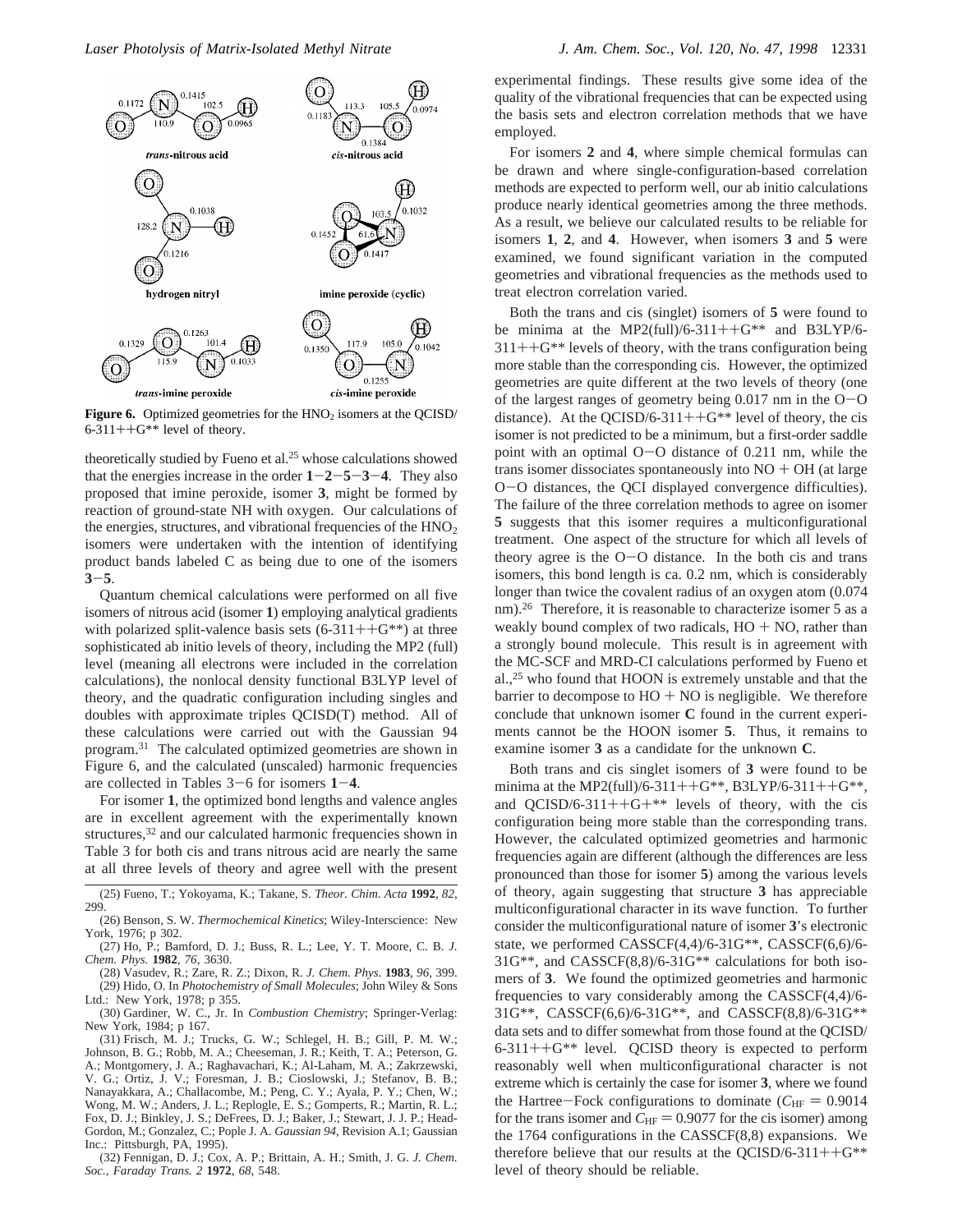**Table 3.** Vibrational Frequencies (cm-<sup>1</sup> ) of Isomer **1**, HONO (Nitrous Acid)

| HONO/DONO-trans node | ref 21 | ref 22 | ref 23 | ref 24    | this expt      | this calcn <sup><i>a</i></sup> (singlet) |
|----------------------|--------|--------|--------|-----------|----------------|------------------------------------------|
| $v_1(a')$            | 3590   |        | 3512   | 3558/2620 | 3498/2334      | 3838/2795                                |
| $v_2(a')$            | 1696   | 1699   | 1635   | 1684/1682 | 1680/1671      | 1781/1773                                |
| $\nu_3(a')$          | 1260   | 1265   | 1421   | 1298/1030 | 1310/1037      | 1342/1069                                |
| $\nu_4(a')$          | 794    | 791    | 801    | 815/769   | $813/$         | 858/802                                  |
| $\nu_5(a')$          |        | 593    | 702    | 625/618   | 628?/636       | 658/645                                  |
| $\nu_6(a'')$         |        |        |        | 583/444   |                | 543/410                                  |
| HONO/DONO-cis node   | ref 21 | ref 22 | ref 23 | ref 24    | this expt      | this calcn <sup><i>a</i></sup> (singlet) |
| $v_1(a')$            | 3426   |        |        | 3410/2518 | 3360/2214      | 3688/2683                                |
| $v_2(a')$            |        | 1640   | 1611   | 1633/1612 | $1625/- - -$   | 1724/1711                                |
| $v_3(a')$            | 1292   | 1261   |        |           | $\ldots$ /992? | 1361/1115                                |
| $\nu_4(a')$          | 856    | 853    | 857    | 865/828   | 868/           | 920/889                                  |
| $v_5(a')$            |        | 608    | 721    |           | 628?/618       | 664/607                                  |
| $\nu_6(a'')$         |        |        |        | 658/522   |                | 665/508                                  |

*<sup>a</sup>* At the QCISD/6-311+G\* level of theory.

**Table 4.** Vibrational Frequencies  $(cm<sup>-1</sup>)$  of Isomer 2,  $HNO<sub>2</sub>$ (Hydrogen Nitryl)

| HNO <sub>2</sub> /DNO <sub>2</sub><br>$\rm (cm^{-1})$ | ref 19    | this expt<br>$(product B)$ | this calcn <sup><math>a</math></sup><br>(singlet) |
|-------------------------------------------------------|-----------|----------------------------|---------------------------------------------------|
| $v_1(a_1)$                                            | 3289/2437 | 3137/2315                  | 3278/2403                                         |
| $v_2(a_1)$                                            | $1376/$   | 1372/                      | 1418/1396                                         |
| $v_3(a_1)$                                            | 792/789   | 838/834                    | 800/792                                           |
| $v_4(b_1)$                                            | 1016/890  | 924/896                    | 1078/911                                          |
| $\nu_5(b_2)$                                          | 1600/1595 | 1605/1579                  | 1665/1654                                         |
| $v_6(b_2)$                                            |           | M/1113                     | 1561/1148                                         |

 $a$  At the QCISD/6-311+G\* level of theory.

**Table 5.** Vibrational Frequencies  $(cm<sup>-1</sup>)$  of Isomer 4,  $HNO<sub>2</sub>$ (Cyclic Form)

| HNO <sub>2</sub> /DNO <sub>2</sub><br>(cyclic) node | this calculation <sup><math>a</math></sup><br>(singlet) |
|-----------------------------------------------------|---------------------------------------------------------|
| $v_1(a')$                                           | 3352/2453                                               |
| $v_2(a')$                                           | 1463/1202                                               |
| $v_3(a')$                                           | 1203/1087                                               |
| $v_4(a')$                                           | 823/822                                                 |
| $\nu_5(a'')$                                        | 1259/938                                                |
| $\nu_6(a'')$                                        | 812/812                                                 |

*<sup>a</sup>* At the QCISD/6-311+G\* level of theory.

At our highest QCISD(T)/6-311++G(2df,2pd) level of theory, the cis configuration of isomer **3** was found to be more stable by 13.0 kJ/mol than the trans configuration. We attempted to calculate the barrier connecting the trans and cis configurations at the QCISD/6-311++ $G^{**}$  level of theory. However, when the HNOO dihedral angle approached 60°, we met QCI convergence problems, and therefore, we were unable determine the value of the trans-cis isomerization barrier, although we can say that the barrier is at least 57 kJ/mol, the last geometry where convergence was realized.

#### **Discussion**

**1. Identification of Product C.** Good agreement was found between the experimentally observed and readily identified infrared band positions and the calculated vibrational frequencies for isomer **1**, nitrous acid (Table 3), and for isomer **2**, hydrogen nitryl (Table 4). This gave us confidence that the quality of the calculations was sufficient for assigning the structure of product **C** and that any perturbations in frequencies due to the argon matrix environment and the presence of a formaldehyde reaction product would not be so severe as to make the assignment ambiguous.

The calculated vibrational frequencies of isomer  $4$ ,  $HNO<sub>2</sub>$ (cyclic form), and of isomer **3**, HNOO, are listed in Tables 5

|                  | <b>Table 6.</b> IR Absorption Frequencies $(cm-1)$ of Isomer 3, HNOO |
|------------------|----------------------------------------------------------------------|
| (Imine Peroxide) |                                                                      |

|              | this calcn <sup><math>a</math></sup> |              |                        |
|--------------|--------------------------------------|--------------|------------------------|
| mode         | trans-HNOO/                          | $cis$ -HNOO/ | possible assignt of    |
|              | <b>DNOO</b>                          | <b>DNOO</b>  | IR absorption of set C |
| $v_1(a')$    | 3377/2469                            | 3270/2387    | 3287/2443              |
| $v_2(a')$    | 1540/1391                            | 1498/1429    | (notobs.)              |
| $v_3(a')$    | 1391/1199                            | 1425/1177    | 1382/1081              |
| $v_4(a')$    | 841/816                              | 899/894      | 843/823                |
| $\nu_5(a')$  | 660/635                              | 632/577      | 670/659 or 670/588     |
| $\nu_6(a'')$ | 794/599                              | 875/699      | 791/588 or 791/659     |

*<sup>a</sup>* At the QCISD/6-311+G\* level of theory.

and 6, respectively. We found that the set of product bands C could not be matched to the calculated vibrational frequencies of isomer  $4$ ,  $HNO<sub>2</sub>$  (cyclic form), but can be fit well to either the trans or cis forms of isomer **3**, HNOO, although the agreement with the trans form is somewhat better. Unfortunately, we were unable to positively identify any bands in the experiments corresponding to the  $v_2$  vibration of HNOO (see Table 6). This is possibly due to a weak absorption cross section for this vibrational mode. We should stress that the calculated frequencies are for isolated gas-phase HNOO, whereas the observed frequency is for HNOO complexed by a cage partner  $H<sub>2</sub>CO$  molecule. The NH stretching frequency of  $CH<sub>2</sub>O<sup>+</sup>HNO$ is blue-shifted<sup>11</sup> relative to that of HNO by  $60-90$  cm<sup>-1</sup>. Because the calculations do not include effects of anharmonicity or complexation, the calculated NH frequency could be overestimated by  $100 \text{ cm}^{-1}$ . Therefore, the agreement between calculation and experiment is quite reasonable. As mentioned earlier, our calculations showed that cis form is more stable (about 13 kJ/mol below trans), and the barrier between cis and trans is very high (>57 kJ/mol). The high barrier to interconversion means that any trans isomer will remain trans at the temperatures of the argon matrix experiments. It is therefore somewhat surprising that we observe only one of the two isomers. Unfortunately, there is not enough difference in the patterns of the calculated vibrational frequencies to determine with certainty which of the two conformers is observed.

**2. Initial Photodissociation Channels of Methyl Nitrate under 266 nm Radiation.** On the basis of the infrared band assignments and the measured quantum yield of  $CH<sub>2</sub>O$ , we have demonstrated that photodissociation of methyl nitrate in an argon matrix proceeds by two parallel channels, each of which forms a thermodynamically unstable isomer of nitrous acid: